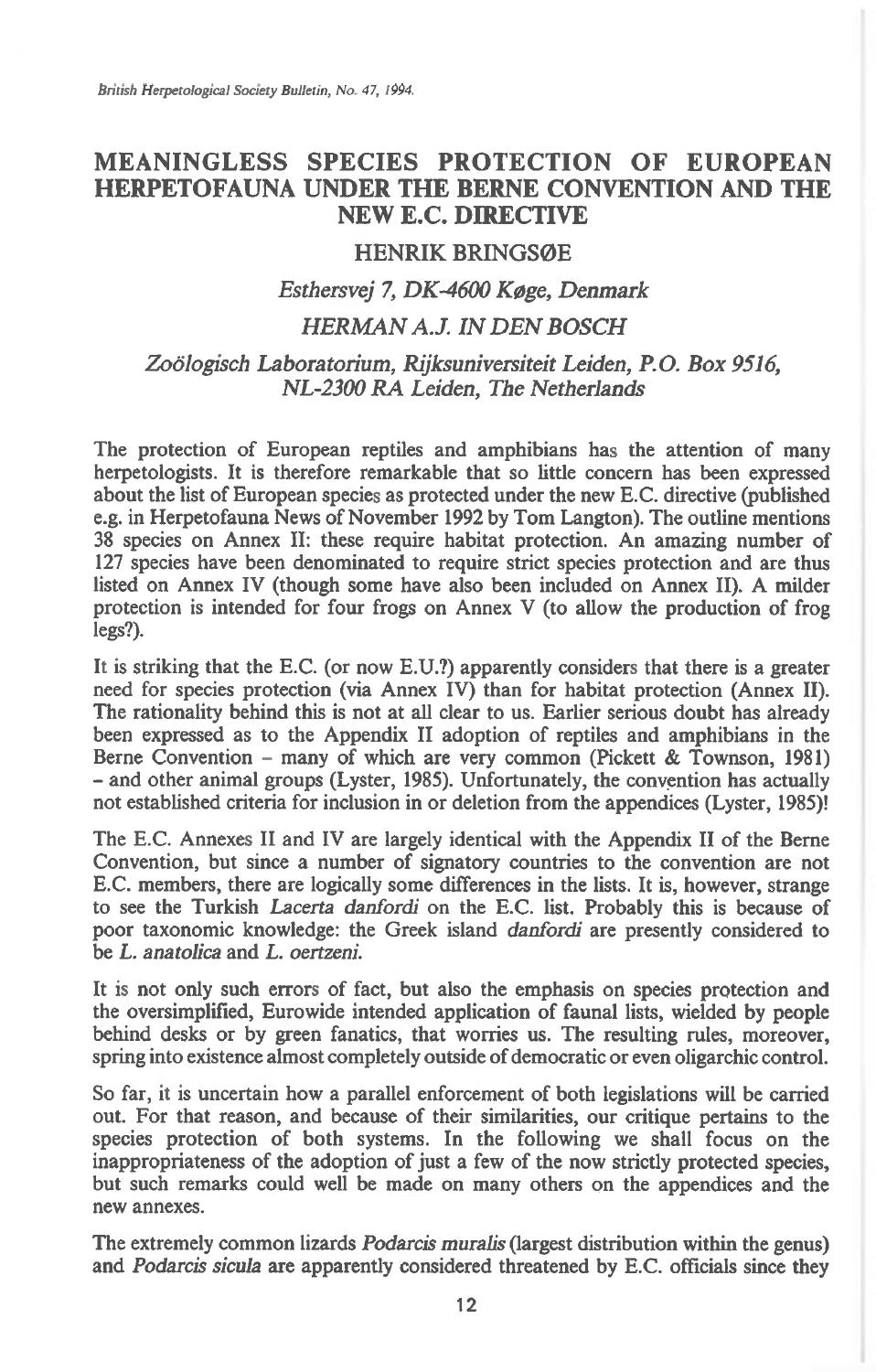are on Annex IV. Only for the subspecies *P. muralis muellerlorenzi* on the Italian rocky islet La Scuola, Honegger (1981) states it is probably decreasing. Certainly some populations can be locally vulnerable, typically near the margins of the species' range (this is virtually a law of nature), but *P. muralis* is by no means endangered in its entire distribution (Gruschwitz & Bohme, 1986).

A good example of a locally threatened population is the one northernmost, small colony of *P. muralis* in Maastricht in The Netherlands. With about 100 animals the common wall lizard is the rarest Dutch reptile. Indisputably it enhances the national species diversity. The drastic decline some years ago was a clear example of habitat destruction: the old fortifications were restored by filling every crack with cement. Happily the actions of a sole amateur convinced the local authorities for the need of a lizard-friendly restoration. A breeding project by Dutch amateurs (Kruyntjens & Biard, 1991) then helped the population to recover. On a European basis, however, a strict general protection makes no sense at all; even a few km south of Maastricht *P. muralis* thrives in abundant populations in Belgium.

Of the fifty odd currently recognised *P. sicula* subspecies, Honegger (1981) mentioned three threatened ones: *P. s. cerbolensis* on the island of Cerboli, *P. s. coerulea* on the Faraglione rocks, and *P. s. sanctistephani* on San Stefano. Decline due to overcollecting is only imaginable for the blue coloured *P. s. coerulea,* though Mertens (1952) already also pointed out that rats share the rocks with the lizards. The reason for *P. s. cerbolensis'* decline is guessingly "Over-collecting?". For the decline of *P. s. sanctistephani* Honegger (1981) lists an intricate complex of predation by feral cats and *Coluber viridiflavus carbonarius,* interbreeding with accidentally introduced *P. s. sicula,* an unexplained decrease in reproduction potential and an epidemic. Just try to stop that by putting *P. sicula* on any Annex or Appendix!! Henle & Klaver (1986) moreover called Honegger's reasons for decline "an hypothesis out of the blue without any ecological support" and consider a change in gene frequency caused by migration combined with unchanged selection pressure as a major factor.

It is indeed a sad example of a listing that, like those of many species, has been based on guesswork and other non-scientific material.

It does not make sense to give very common species a strict species protection just because one population or subspecies is threatened. With the past subjective European tradition many subspecies have been described on an ambiguous basis. Though these are widely recognised as being of little or no scientific use, such obsolete improper deeds strangely enough fmd extensive misemployment in environmental policies, so that a creature these days should be "happy" if it has a trinomen. One shudders at the future consequences: a political taxonomic avalanche?

Many species in the Berne Appendix II have been added in 1987. We are unaware of the basis. Some are Greek species (now also on the E.C. Annex IV) in which we have been much involved. Instead of habitat protection, a virtually useless formal species protection of all Greek reptiles and amphibians has been adopted. Should that show the outside world in black and white that Greece cares about *its* wildlife? Should Greece (although it still has not ratified the Berne Convention), or any other contracting party, put forward proposals that lack sound ecological support, they must indeed be rejected. Nature is too precious to allow smoke screen tactics.

One of us is especially acquainted with *Podarcis peloponnesiaca* (Bringsoe, 1986) which was also included. Throughout its range (except parts of the northwestern and northeastern Peloponnese comprising its marginal distribution) it occurs in stable and abundant populations. *P. peloponnesiaca* is not collected to any appreciable extent, neither for terrarium nor scientific purposes.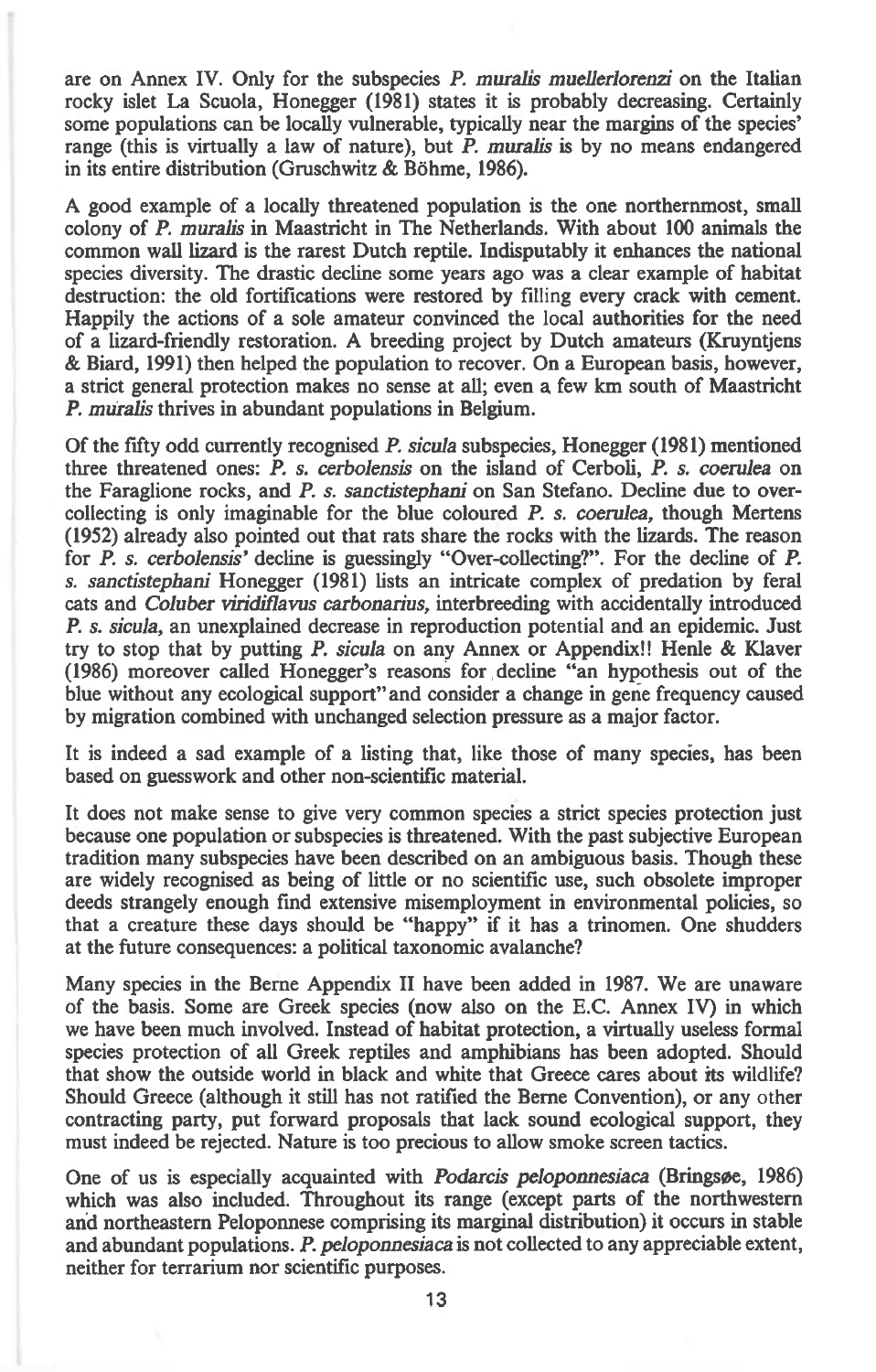With over twenty years of field experience we have seen in the wild most of the now strictly protected herpetofauna. With rare exceptions none of them seems to be under any species-specific threat and some are surely the most abundant vertebrates in their area. Some are extremely numerous, like *Podarcis dugesii* on Madeira. On the island it is considered to be a pest by tomato and vine growers and the animals are even judged to have a negative impact on tourism (Matuschka, 1992). Who is going to see that no lizard comes to any harm and that the widely used (Matuschka, 1992) strychnine poisoning stops? Will the poor farmers get dispensations or can they claim compensations? In any case such an E.C. protection is bound to backlash on the lizards and on the credibility of the whole system.

Naturally we do not dismiss the notion that some species are, or could soon become (e.g. certain vipers), very rare and need special, almost individual protection, but to catalogue well over a hundred species is utterly out of touch with reality.

The Berne Convention places strongest emphasis on the protection of habitats of species which have been listed as threatened. We can only hope that this shall also apply to the new E.C. Directive, but as yet we have no indication that it will. The species lists (appendices) form in practice the basis for all protection within the convention, habitat protection as well as species protection (though Article 4 promises on paper the protection of endangered natural habitats). This rudimentary type of legislation means that habitats can be protected because listed species live there. Thus, as it is today, removing the many non-threatened species from Appendix II could result in reduced possibilities for habitat protection, against all our good intentions. Therefore this kind of legislation is inappropriate because the real threat to the vast majority of our reptiles and amphibians (and many other life-forms) comes from habitat destruction.

Luckily this is in reality reflected by numerous cases with fine efforts of habitat protection, a few of which are referred to in Herpetofauna News 2(6): 3-4. Nevertheless, a thorough revision of the convention is warranted: we should with the highest priority prevent further destruction of the natural environment even though the species living there may not need species protection. One should keep species protection and habitat protection apart, though inevitably a number of species will need both types of care. However, species preservation without attention for the habitat demands can only be a last resort measure and should never be top of the bill. Nature conservation is not a simple game for bureaucrats and taxonomists waving faunal and floral lists, but a highly complex biological exercise, requiring skills in many areas.

A significant degree of flexibility should be incorporated by the possibility of protection of single populations rather than entire species. Members of groups on the edge of their range do not necessarily fall into this category since decrease or increase there is a natural phenomenon in the dynamics of taxa. Grand, world-wide solutions do not exist.

We feel that the pointless high-level protection of the very common species may in the end profoundly devalue management efforts for seriously threatened species. As authorities and the public realise that *Triturus cristatus, Rana arvalis, Podarcis muralis, P. sicula etc. are in* many areas virtually all over the place, it could have grave consequences when we try to defend the really endangered species like *Salamandra (atra) aurorae, Alytes muletensis,* and *Gallotia simonyi* and their habitats. These animals have at the moment the same kind of protection in the law under the Berne Convention (with slight differentiation in the E.C. Directive) as the common and abundant species. It is plainly a question of honesty.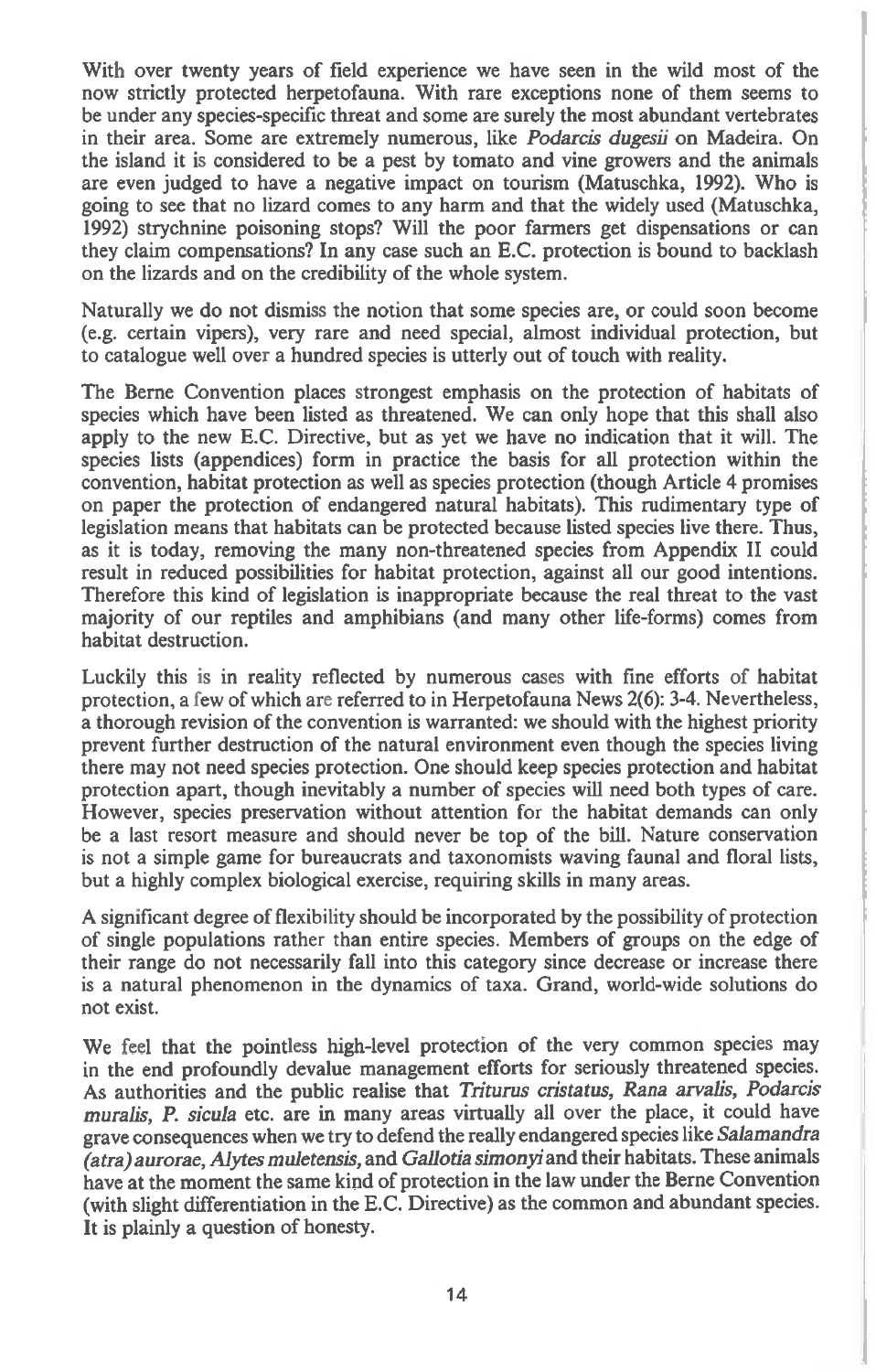**It is also difficult to understand why in certain official herpetological circles the amateur herpetologists are repeatedly accused of forming a major threat to the European**  herpetofauna. Also Böhme (1992) in an excellent review of "Conservation of European **Reptiles and Amphibians" posed this question and wondered why the editor (or authors?) in a negative, dogmatic and unfounded way points the finger to the amateur. This is all the more incomprehensible when they know that journals like those of the British Herpetological Society, of the Dutch Lacerta, the German Salamandra, etc. have each issue filled with valuable contributions of these "amateurs".** 

**Action must be taken to update the Convention and the E.C. Directive to a much more realistic level with a sound ecological basis, and to initiate a major revision of the appendices and annexes with respect to reptiles and amphibians.** 

**In addition, an open discussion in accessible journals would surely help to gain support much more easily than does scheming behind the scenes, a fate which prevented publication of this paper in Herpetofauna News (and a previous one initially submitted**  to Amphibia-Reptilia: Bringsøe, 1992) for an extended period of time. Problems and **disagreements just do not disappear if you shout loud enough, ignore them or sweep them under the carpet, neither by inventing draconic measures. Initead we see a constructive dialogue as the only solution for a realistic preservation of our wildlife.** 

#### **REFERENCES**

- **Bohme, W. (1992). Besprechung von: Corbett (1989): Conservation of European Reptiles and Amphibians.** *Salamandra,* **28: 159-160.**
- Bringsøe, H. (1986). *Podarcis peloponnesiaca* (Bibron & Bory, 1833) Peloponnes-Eidechse. In: Böhme, W. (ed.) *Handbuch der Reptilien und Amphibien Europas.* **2/II. Echsen III, pp. 209-230. Aula Verlag, Wiesbaden.**
- Bringsøe, H. (1992). The adoption of the poison-arrow frogs of the genera *Dendrobates* and *Phyllobates* in Appendix II of CITES. *Herp. Review*, 23: 16-17.
- Gruschwitz, M. & Böhme, W. (1986). *Podarcis muralis* (Laurenti, 1768) -**Mauereidechse.** *In:* **B6hme, W. (ed.).** *Handbuch der Reptilien und Amphibien Europas.* **2/II. Echsen III, pp. 155-208. Aula Verlag, Wiesbaden.**
- **Henle, K. & Klaver, C. J. J. (1986).** *Podarcis sicula* **(Rafinesque-Schmaltz, 1810) - Ruineneidechse.** *In:* **B6hme, W. (ed.)** *Handbuch der Reptilien und Amphibien Europas.* **2/II. Echsen III, pp. 254-342. Aula Verlag, Wiesbaden.**
- **Honegger, R. E. (1982).** *Threatened Amphibians and Reptiles in Europe.*  **Supplementary Volume of** *"Handbuch der Reptilien und Amphibien Europas".*  **Akademische Verlagsgesellschaft, Wiesbaden, pp. i-vii, 1-158.**
- **Kruyntjens, B. & Biard, H. (1991). Kweken draagt steentje bij aan herstel van de Maastrichtse muurhagedis-populatie** *(Podarcis muralis). Lacerta,* **49: 122-134.**
- **Lyster, S. (1985).** *International Wildlife Law. An Analysis of International Treaties Concerned with the Conservation of Wildlife.* **Grotius Publ., Cambridge, pp. i-xxiii, 1-470.**
- **Matuschka, F.-R. (1992). Wie sich auf Madeira ein Schadling niitzlich macht. Mitt. deutsch.** *Forsch.-Gemeinsch.,* **2-92: 27-29.**
- Mertens, R. (1952). Schwarzblaue Insel-Eidechsen und die neueren Ansichten über **ihr Farbkleid.** *Nat. Volk,* **82: 386-394.**
- **Pickett, J. & Townson, S. (1982). New international legislation: The Berne Convention.**  *Brit. Herpetol. Soc. Bull.,* **(3): 15-19.**